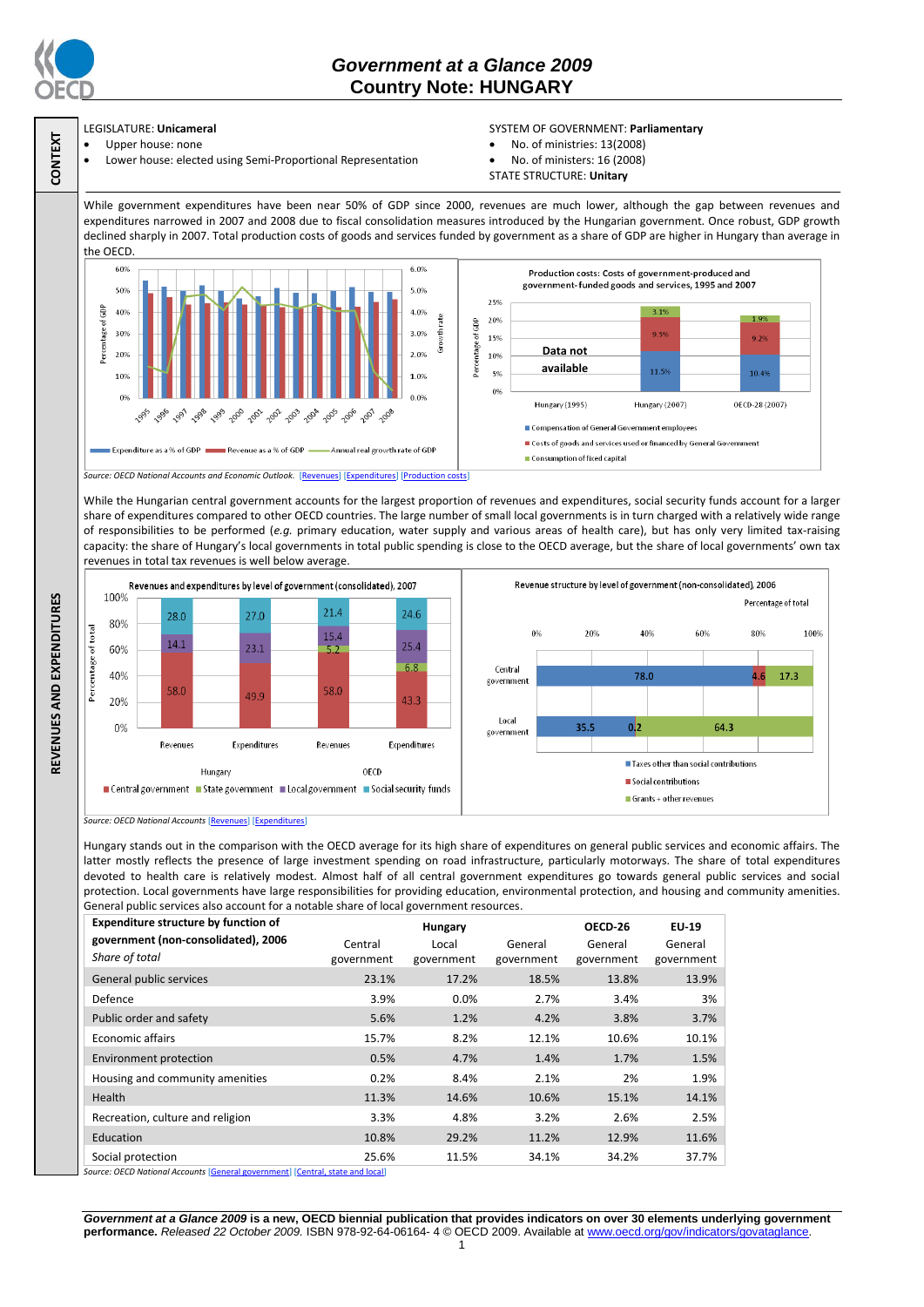



Government employment in Hungary amounts to 19.2% of the total labour force, 5 percentage points higher than the OECD average. Government employment in Hungary is decentralised, with around two-thirds of staff employed at the local government level. *Source: OECD Comparison of Employment in the Public Domain Survey and Labour Force Survey*

[\[General government employment\]](http://dx.doi.org/10.1787/723622503117) [\[Distribution by level\]](http://dx.doi.org/10.1787/723627140760)

An ageing workforce will be a significant challenge for the Hungarian central government as a substantially higher proportion of its employees are 50 years or older compared to the wider labour force. The ratio of older workers in central government surpasses the OECD average by roughly 5 percentage points. This creates difficulties in the government's ability to maintain capacity and continuity but also presents an opportunity to reform positions and recruit staff with different skill sets.

*Source: OECD Strategic HRM Survey and Labour Force Survey* [\[Female participation\]](http://dx.doi.org/10.1787/723642841533) [\[Ageing\]](http://dx.doi.org/10.1787/723656070327)

The HRM system used by the Hungarian central government is relatively centralised, with a comparably low level of delegation of authority to line departments. In recent years, there have been efforts to further centralise HRM functions by reducing the authority of line ministries. The HRM system is rather career-based. Recently, there has been an increased perfromance focus in the Hungarian central government especially in the form of performance-related pay. While performance assessments play an important role in salary setting, they are less often used for promoting staff. The Hungarian central government is characterised by a cadre of senior civil servants that are managed separately.

*Source: OECD Strategic HRM Survey*  egation] [Recruit

Hungary has modernised its budget process over the last ten years, first as part of the EU accession programme and subseqyently with the Convergence Programme 2005-08. The central government has taken steps to incorporate medium-term expenditure estimates and ceilings into the budgeting process, and is considering the adoption of fiscal rules that emphasise the introduction of multi-year expenditure limits. However, Hungary does not use performance information to a similar extent as other OECD countries. While the budget has a strong and detailed input focus, plans are being developed for a new framework that is more output oriented and that will allow for more use of performance information. Similar to most OECD countries, after approval by Parliament, the Hungarian budget is rather rigid and leaves only limited room for reallocation.

*Source: OECD International Budget Practices and Procedures Database.* FOLD INTERTATION<br>Im-term] [\[Performance budgeting\]](http://dx.doi.org/10.1787/723863437686) [\[Executive flexibility\]](http://dx.doi.org/10.1787/723876713213) OECD Journal on Budgeting[: www.oecd.org/gov/budget/journal](http://www.oecd.org/gov/budget/journal)

In a short space of time, Hungary has signficantly increased the online availability of 20 core e-government services benchmarked by the EU and improved the number of transactional services that can be completed on line. Hungary has also set up a government-wide electronic communications backbone, a national government portal and an electronic authentication gateway – all important elements for co-ordinated online service delivery. However, Hungary exhibits a lower level of e-government readiness and uptake compared to other OECD countries, in part due to limited broadband access. *Source: United Nations E-Government Readiness Knowledge Base, Eurostat.*

[\[Readiness\]](http://dx.doi.org/10.1787/724248078408) [\[Uptake\]](http://dx.doi.org/10.1787/724264662272)

#### [\[OECD E-Government Publications\]](http://www.oecd.org/document/40/0,3343,en_2649_34129_41342248_1_1_1_1,00.html)

Reforms for Stability and Sustainable Growth: An OECD Perspective on Hungary (2008):<br>http://www.oecd.org/dataoecd/10/60/40415872.odf <http://www.oecd.org/dataoecd/10/60/40415872.pdf>

*Government at a Glance 2009* **is a new, OECD biennial publication that provides indicators on over 30 elements underlying government performance.** *Released 22 October 2009.* ISBN 978-92-64-06164- 4 © OECD 2009. Available at www.oecd.org/gov/indicators/govataglance.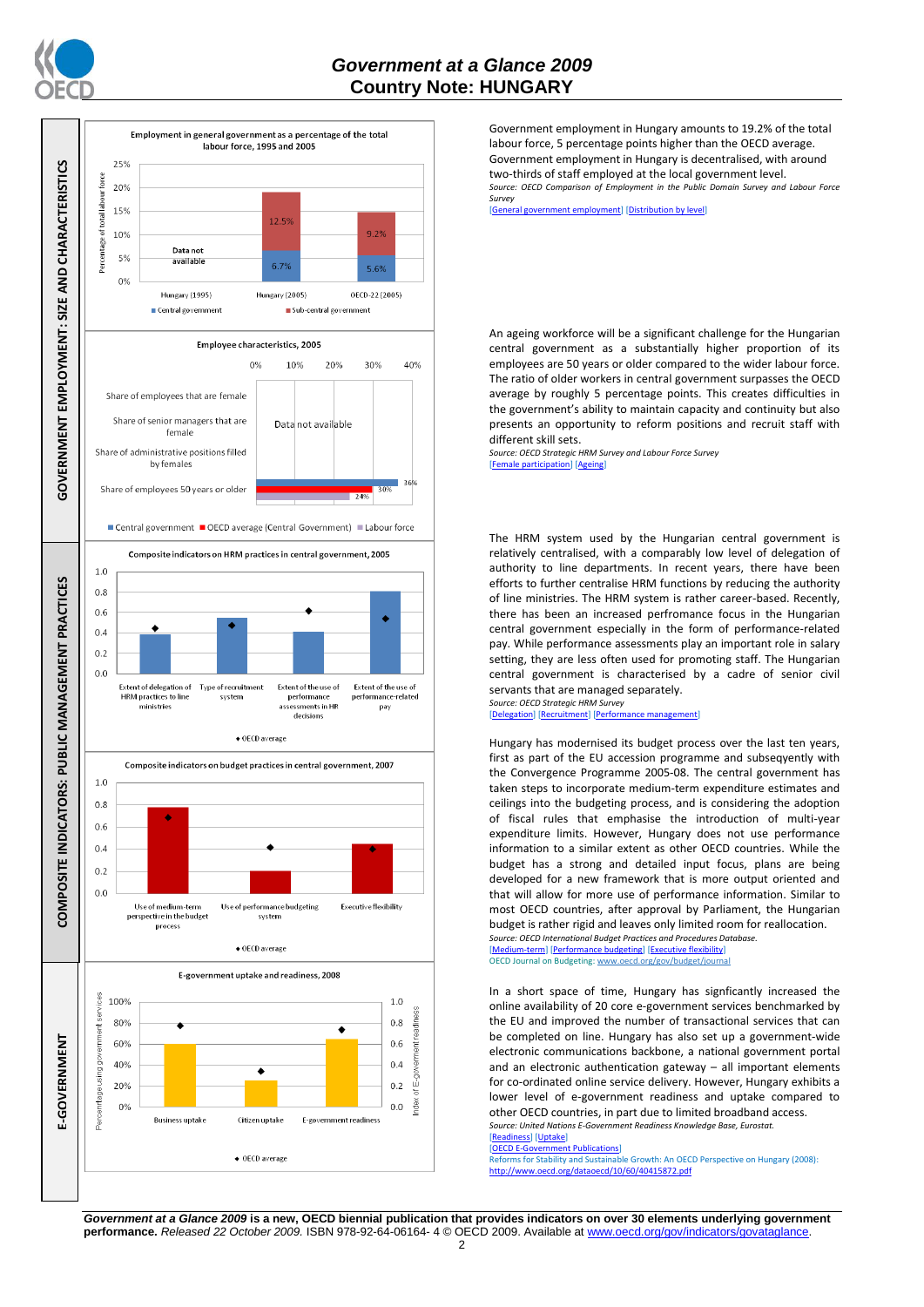

**INTEGRITY**

**Types of information central government decision makers are required to disclose and level of transparency, 2009**

|                                                                                               | <b>Requirements for</b><br>disclosure | President | Prime<br>Minister | Minister  | ㅎ<br>Parliament<br><b>Members</b> |
|-----------------------------------------------------------------------------------------------|---------------------------------------|-----------|-------------------|-----------|-----------------------------------|
|                                                                                               | <b>Assets and liabilities</b>         | <b>DP</b> | <b>DP</b>         | <b>DP</b> | <b>DP</b>                         |
|                                                                                               | Loans                                 | <b>DP</b> | <b>DP</b>         | DP        | <b>DP</b>                         |
|                                                                                               | Source and level of                   | DP        | <b>DP</b>         | DP        | DP                                |
|                                                                                               | income                                |           |                   |           |                                   |
|                                                                                               | Outside positions                     | DP        | <b>DP</b>         | DP        | <b>DP</b>                         |
|                                                                                               | Gifts                                 | DP        | <b>DP</b>         | DP        | <b>DP</b>                         |
|                                                                                               | Previous employment                   | <b>ND</b> | <b>ND</b>         | <b>ND</b> | <b>ND</b>                         |
| D= Disclosed; DP= Disclosed and publicly available; ND=<br>Not disclosed; NA= Not applicable. |                                       |           |                   |           |                                   |

**Requirements for Regulatory Impact Analysis (RIA) processes used by central governments**

|                       |                                                                  | 2005     | 2008     |
|-----------------------|------------------------------------------------------------------|----------|----------|
|                       | Quality reviewed by body external<br>to Ministry preparing rules | No       | No       |
|                       | Required for draft primary laws                                  | Always   | Always   |
| REGULATORY MANAGEMENT | Required for draft subordinate<br>regulations                    | Always   | Always   |
|                       |                                                                  | In       | In       |
|                       | Required to quantify costs                                       | selected | selected |
|                       |                                                                  | cases    | cases    |
|                       |                                                                  | In       | In.      |
|                       | Required to quantify benefits                                    | selected | selected |
|                       |                                                                  | cases    | cases    |
|                       | Required to publicly release results                             | No       | No       |
|                       |                                                                  |          |          |

**Extent of programs for reducing administrative burdens at the central level of government**

|                               | 1998 | 2005 | 2008 |
|-------------------------------|------|------|------|
| Explicit programme exists     | No   | No   | Yes  |
| Includes quantitative targets | No   | N/A  | Yes  |

Compared to other OECD member countries, Hungary requires key elected officials from the executive and legislative branches to disclose and make publicly available a significant portion of their private interests. For members of Parliament, the General Secretary collects the disclosures every Spring and posts them on the Parliament website. Timely disclosure is encouraged by progressive sanctions that start with the reduction of allowances and escalate to the suspension of voting rights. and In addition, Hungary has begun requiring disclosure for officials in the judiciary, such as for judges. *Source: OECD Survey on Integrity* [\[Disclosures\]](http://dx.doi.org/10.1787/724123642681)

The 2005 and 2008 surveys of Indicators of Systems of Regulatory Management examined the extent of governance practices designed to improve the quality of regulation in OECD countries. Among the most important practices are: the use of regulatory impact analysis (RIA) to assess the cost and benefits of new regulation and the institutional oversight of the quality of regulations; and the design of programs to reduce the costs of administrative activities on business and citizens.

Hungary has not taken as many steps as some other OECD countries to introduce a comprehensive regulatory management system; however, many of its elements are in place. The central government has recently embarked on a programme to reduce administrative burdens on businesses and citizens with a goal to reduce these burdens by 25% by 2012. Regulatory impact assessment is being *Source: OECD Survey on Regulatory Management.*

[\[RIA\]](http://dx.doi.org/10.1787/724045144354) [\[Administrative simplification\]](http://dx.doi.org/10.1787/724058851054) Regulatory Management Indicators[: www.oecd.org/regreform/indicators](http://www.oecd.org/regreform/indicators) EU 15 reviews on Regulatory Reform[: www.oecd.org/gov/regref/eu15](http://www.oecd.org/gov/regref/eu15) Background reports on Regulatory Reform[: www.oecd.org/regreform/backgroundreports](http://www.oecd.org/regreform/backgroundreports)